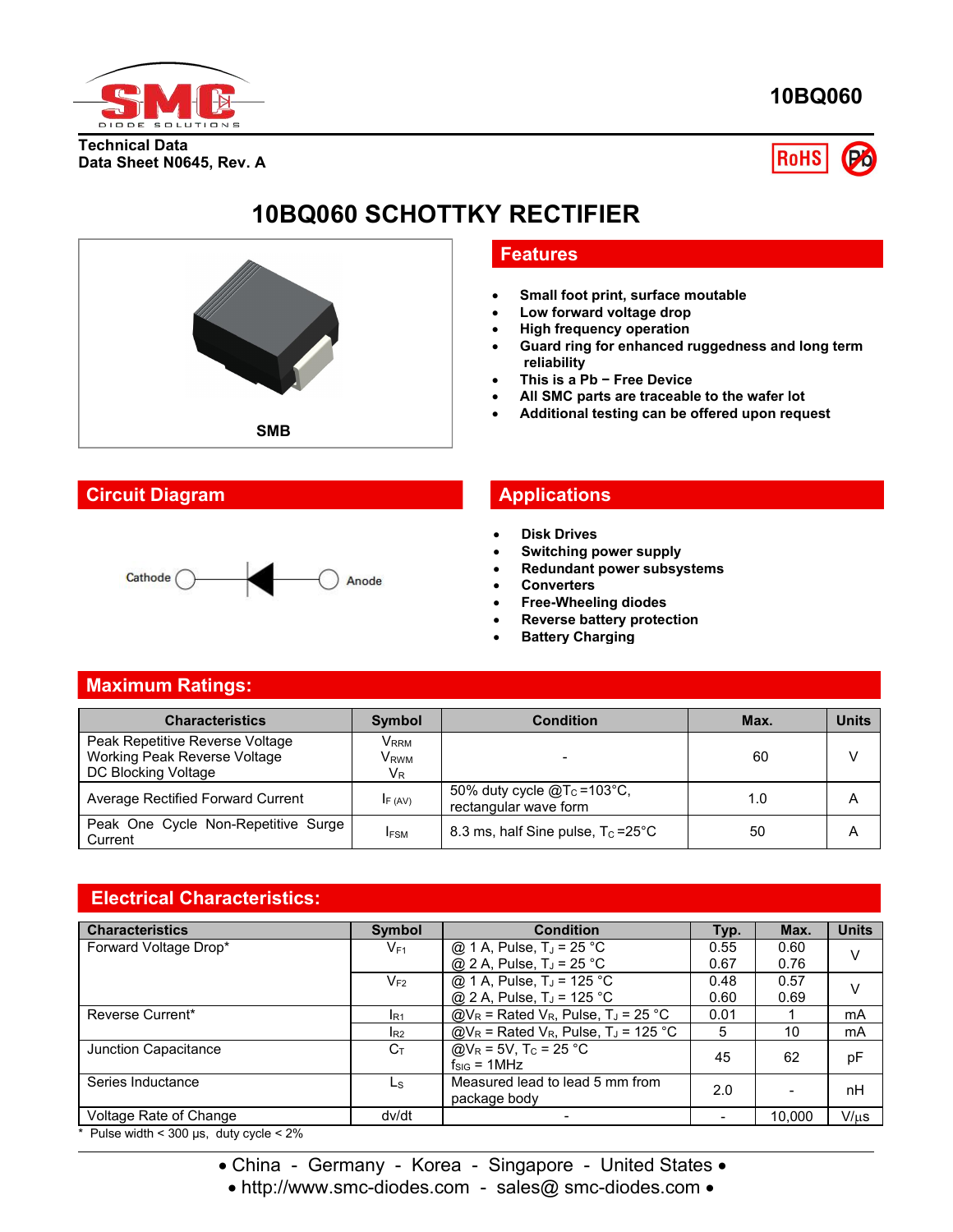

## **10BQ060**

**RoHS** Po

**Typical Reverse Characteristics** 

# **Data Sheet N0645, Rev. A**

### **Thermal-Mechanical Specifications:**

| <b>Characteristics</b>                         | Symbol          | <b>Condition</b> | <b>Specification</b> | <b>Units</b> |
|------------------------------------------------|-----------------|------------------|----------------------|--------------|
| Junction Temperature                           |                 |                  | $-55$ to $+150$      | $^{\circ}C$  |
| Storage Temperature                            | I stg           |                  | $-55$ to $+150$      | $^{\circ}C$  |
| Typical Thermal Resistance Junction to<br>Lead | $R_{\theta JL}$ |                  | 36                   | °C/W         |
| Approximate Weight                             | wt              |                  | 0.09                 |              |
| Case Style                                     |                 | <b>SMB</b>       |                      |              |

#### **Ratings and Characteristics Curves**



## **Typical Forward Characteristics**

• China - Germany - Korea - Singapore - United States • • http://www.smc-diodes.com - sales@ smc-diodes.com •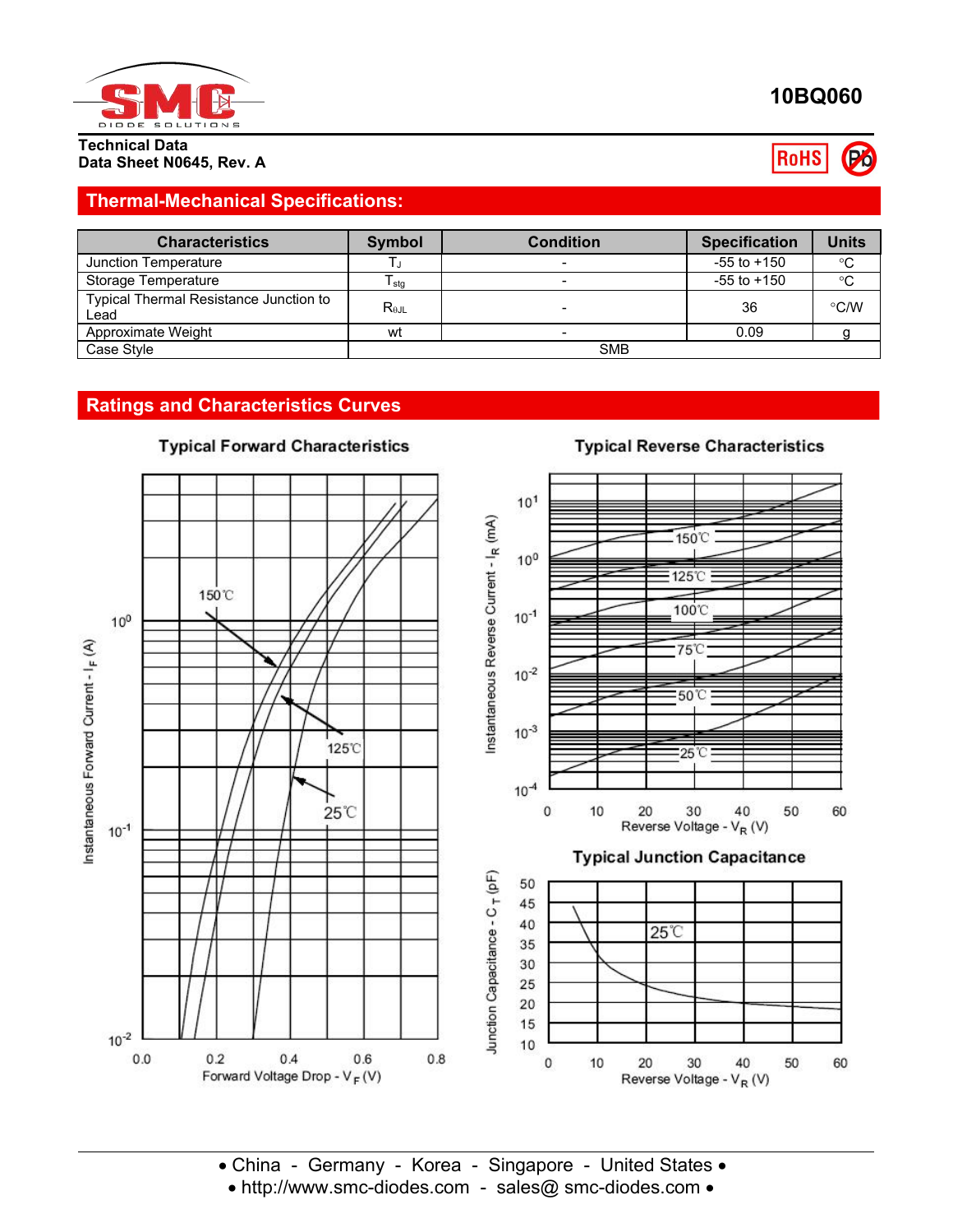

**Technical Data Data Sheet N0645, Rev. A**

#### **Mechanical Dimensions SMB**



#### **Ordering Information Marking Diagram**

| l Device | Package       | <b>Shipping</b>   |      |
|----------|---------------|-------------------|------|
| 10BQ060  | SMB (Pb-Free) | $3000$ pcs / reel | ר הי |

For information on tape and reel specifications, including part orientation and tape sizes, please refer to our tape and reel packaging specification.

### **Carrier Tape Specification SMB**



| <b>SYMBOL</b> | <b>Millimeters</b> |       | <b>Inches</b> |       |
|---------------|--------------------|-------|---------------|-------|
|               | Min.               | Max.  | Min.          | Max.  |
| A             | 3.30               | 3.94  | 0.130         | 0.155 |
| в             | 4.06               | 4.70  | 0.160         | 0.185 |
| C             | 1.80               | 2.20  | 0.071         | 0.087 |
| D             | 0.152              | 0.305 | 0.006         | 0.012 |
| Е             | 4.80               | 5.59  | 0.189         | 0.220 |
| F             | 2.10               | 2.60  | 0.083         | 0.102 |
| G             | 0.051              | 0.203 | 0.002         | 0.008 |
| н             | 0.76               | 1.52  | 0.030         | 0.060 |



SYMBOL Min.

Where XXXXX is YYWWL

 $SB1H = Part Name  
YY = Year$ 

YY = Year<br>WW = Week

 $\begin{array}{lll}\n\text{WW} & = \text{Week} \\
\text{L} & = \text{Lot Nu}\n\end{array}$ = Lot Number

**Millimeters**

**Cautions:** Molding resin Epoxy resin UL:94V-0

**Min. Max.**

A 2.97 3.17 B | 5.70 | 5.90 | C 2.32 2.52  $\parallel$ d | 1.40 | 1.60 | E | 1.40 | 1.60 | F | 5.60 | 5.70 | P 3.90 4.10 P0 3.90 4.10 P1 1.90 2.10 2 T | 0.25 | 0.35 | W | 11.80 | 12.20 || ||

# **10BQ060**



| • China - Germany - Korea - Singapore - United States • |  |
|---------------------------------------------------------|--|
| • http://www.smc-diodes.com - sales@ smc-diodes.com •   |  |